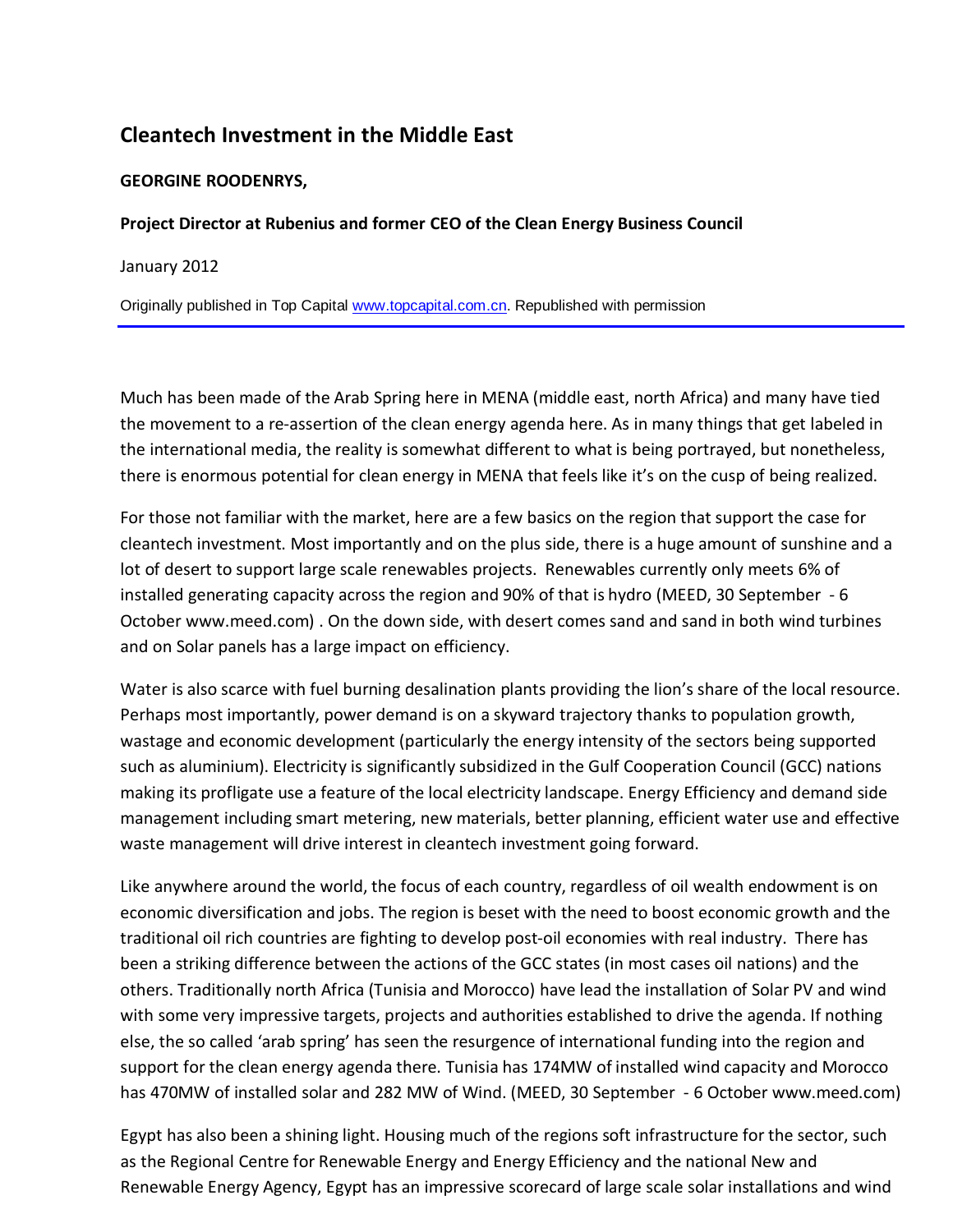farms to meet its 20% renewable energy contribution target. With 140 MW of Solar and 550MW of installed wind generation capacity, Egypt has taken a strong regional lead. How this is affected by the latest political developments in Egypt has yet to be seen. (MEED, 30 September – 6 October)

Jordan has recently shot to the lead as the new 'hot spot' for the clean energy sector. With the headquarters of the new Arab Renewable Energy Commission based in Amman and the development of the successful Jordanian Renewable Energy Society, Jordan has an extensive plan for deployment of renewables, mainly solar and wind with a 10% share of renewable energy share of total energy sources by 2020. Amman hosted the first Global Green Techies Forum in 2010, the next being held in Bahrain in 2012. The proclamation of a Renewable Energy & Energy Efficiency Law in 2010 underpins the view that Jordan is likely to succeed in delivering on their master plan despite no recording of large scale projects being deployed to date.

What characterizes many of the non-GCC states is the desire to pursue clean energy strategies but limited access to capital. While international funding will close this gap, the same barrier does not exist for the GCC States who have been slower in embracing clean energy technologies and investment. Traditionally (at least in the last few years) the funding model for clean energy projects in the GCC States has been the tried and tested Independent Power Production (IPP) model – a tendering of certain generation capacity to the private sector. Oman has had particular success in establishing this model for renewables although the scale of the projects is small. The UAE has recently sanctioned the 100MW Shams1 CSP Project through this tender process and will continue with this model to reach its 7% renewable energy target by 2020. The UAE government stepped in to guarantee the debt of the scheme, in this instance, so the model may not be appealing to other countries in the region.

The drivers for the uptake of clean energy in the GCC states are many and, in some cases unexpected. What is not well understood are the extensive subsidies given to local populations for electricity. Along with healthcare, education, housing and petrol, electricity is one of the subsidies granted in the ruling bargain between many of the royal families in the region and their nationals. It is also one of the most expensive subsidies for the government. As with anything that is free, electricity is not efficiently used – in fact energy **in**efficiency should be one of the key focal points of energy policy development rather than just the strong growth in forecast demand. Strikingly, a characteristic of the energy profile in the region is that the 47% of electricity consumption is for residential use compared to a 25% global average. This contrasts with only 10.5% of electricity being used for industry in 2008 compared to an average of 37.7% globally. See Deloitte's Report titled 'Energy on Demand, the Future of GCC Energy Efficiency'. A re-adjustment of energy use through demand side initiatives is critical for the region to stand a chance of significantly reducing its environmental footprint.

Domestic demand continues to erode valuable fossil fuels for many of the GCC States. Saudi Arabia in particular has a real reason to increase energy efficiency and introduce alternative electricity sources to preserve precious fossil fuels for international markets as well as future generations. If liquid fuels are the Kingdom's primary source of income through sales on international markets then the opportunity cost of using those same resources to meet booming domestic demand is considerable. With such a significant driver, Saudi Arabia could be easily described as the sleeping giant of the clean energy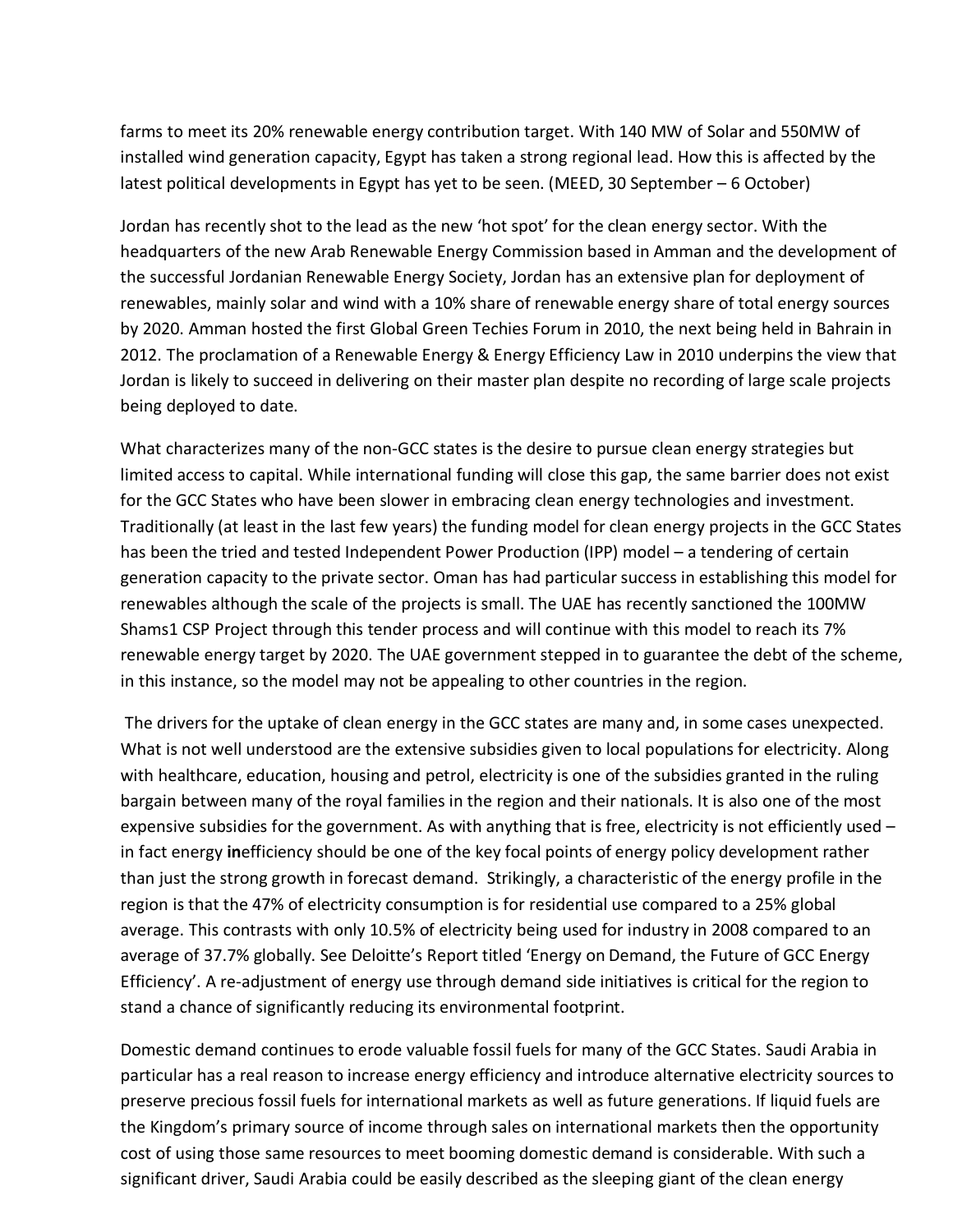industry in the region which is well and truly waking up. With the introduction of the Saudi Clusters initiative, KACARE and KAUST, Saudi Arabia is well on their way to delivering a comprehensive strategy for capturing industry development and cleantech for the benefit of the local Saudi population. For more information on the plans of the Kingdom, see the report commissioned by KAUST titled 'Saudi Arabia Solar Energy Study – manufacturing and technology assessment 2009'. The report is available on the CEBC website. December 2011 is flagged as the time when all will be revealed in Kingdom of Saudi Arabia (KSA) regarding Solar PV in particular.

When talking about the opportunity for Cleantech in the MENA region, the discussion must include the United Arab Emirates. Abu Dhabi took the lead on the renewables agenda with establishment of Masdar. While Masdar's offshore investments are significant, their success has been mixed in terms of real projects on the ground in the region Shams1 is the largest solar project in the region and reached [successful financial clos](http://www.thefuturebuild.com/)e earlier in the year and is now under construction. Initiatives like www.thefuturebuild.com and other partnerships being developed to underpin the construction of Masdar City will drive the development of a cleantech environment. Similarly, international surveys are in the process of being conducted and 2012 is likely to see the establishment of a significant cleantech cluster in Dubai to rival similar schemes that support other industry sectors. It is expected that Dubai will be announcing large energy efficiency/demand side reduction targets to compliment a more modest renewable energy vision with major investments in smart grid and smart city technologies. The Dubai International Finance Centre also has aspirations to establish a Carbon market in the region to drive cleantech investment.

While there are any number of targets and aspirations to drive the uptake of cleantech and renewables in the region, the delivery of projects on the ground has been stymied by the lack of comprehensive supporting policy and regulatory regimes. A sobering fact attributable to Bloomberg New Energy Finance is that 87% of global PV installations have been driven by Feed in Tariff schemes. Extended to all technologies, 64% of renewable technologies have been supported by similar schemes. While Feed in Tariffs are considered to be an expensive policy option – they drive development of the sector. These schemes are not being seriously considered in the MENA region. The reality is that the current policy regimes, particularly in the GCC, where target announcements are made without significant policy backup have seen a start/stop environment develop that has eroded significant goodwill in the private sector.

It seems that one of the critical barriers to uptake of the technologies is the lack of interest in integrating renewable technologies into main stream residential markets. While a lot is being done to install large stand-alone renewable projects on a tender basis, very little is being seen on the demand side. Further, the traditional models that support public/private/community sector collaboration to shift public opinion, increase awareness and drive a shift in energy use paradigm are not particularly evident in the region.

At a recent Workshop held by the CEBC, a representative for the OECD made the observation that the overall investment climate must be competitive for the successful deployment of renewables and cleantech. It was a critical point to make since the IPP model will make the region a net-importer of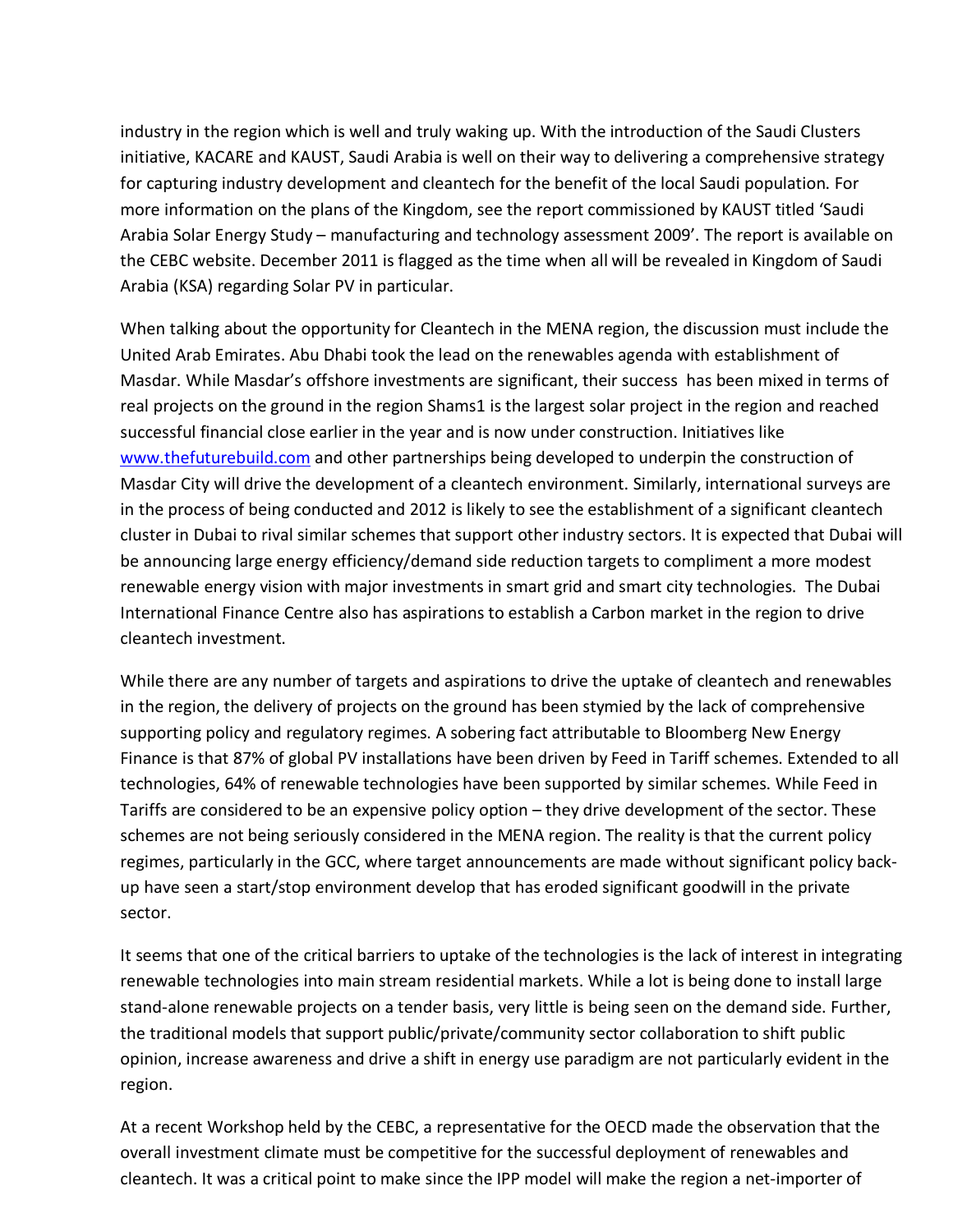technologies and no deepening of the sector is evident with current policies settings – essentially, there is no competitive market to participate in.

The Clean Energy Business Council maintains that countries in the region should be evaluated on five criteria that provide a sufficient level of certainty to support investment:

- A national energy strategy that includes clean energy as an integral part of meeting domestic supply requirements.
- A dedicated body responsible for delivering on this national energy strategy, particularly the development of clean energy options.
- Policies that encourage the private sector to invest in the clean energy sector and regulations to ensure that the private sector develops sustainably and responsibly.
- An industry development framework that looks to develop capability and capacity through research and development, commercialization, market development and market maturity.
- Leadership from government in educating their communities in sustainability, including clean energy and energy efficiency.

On this basis, few countries, particularly GCC countries are in a position to support investment. The Clean Energy Business Council was established by the private sector to create a forum to try and assist regional governments to tackle many of these issues.

The Council was established as a not for profit industry association in the Masdar Free Zone in Abu Dhabi in 2010. Its mandate is to provide support to its members, private sector market participants, to successfully develop the clean energy sector in the MENA region.

To ensure success the Council needs to engage government to provide a platform for collaboration which doesn't traditionally exist in the autocratic regimes that dominate the region. Creating a neutral platform for this dialogue is critical to ensure that

# **The CEBC is a Not for Profit Council with a mission to:**

- Establish a **leading forum** for companies and government entities focused on the development and deployment of clean energy in the MENA region
- **Promote** the clean energy industry beginning to flourish in the region and inform the wider community of the benefits of the sector
- **Collaborate** with government agencies and other stakeholders in policy development and regulation of this rapidly developing and exciting sector
- Develop a series of **strategic alliances** with research institutions, international associations, media and others to drive the delivery of clean energy solutions for MENA
- **Coordinate the gathering of data**  and information on the sector to ensure relevant benchmarking and transparency in the sectors development
- Support and assist governments, industry and the community in the region to **meet low carbon targets**  [and sustainability goals](mailto:info@cleanenergybusinesscouncil.com)

## [CONTACT the CEBC at](http://www.cleanenergybusinesscouncil.com/)

info@cleanenergybusinesscouncil.com or visit the website: